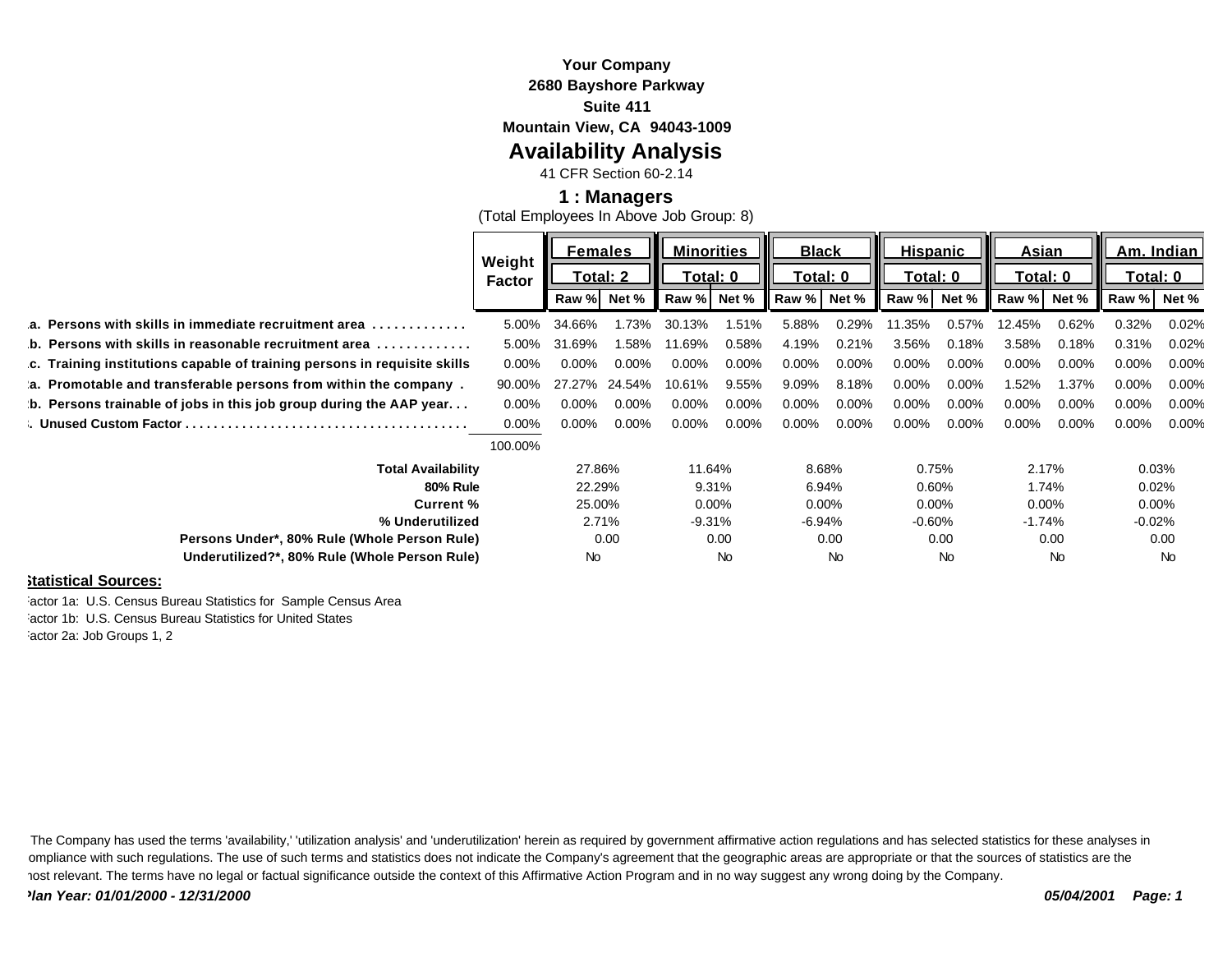#### **Your Company 2680 Bayshore Parkway Suite 411 Mountain View, CA 94043-1009**

# **Availability Analysis**

41 CFR Section 60-2.14

### **2 : Professionals**

(Total Employees In Above Job Group: 58)

|                                                                               | Weight        | <b>Females</b>          |          | <b>Minorities</b> |          | <b>Black</b> |          | <b>Hispanic</b> |          | Asian      |          | Am. Indian l |       |
|-------------------------------------------------------------------------------|---------------|-------------------------|----------|-------------------|----------|--------------|----------|-----------------|----------|------------|----------|--------------|-------|
|                                                                               | <b>Factor</b> | <u><b>Total: 16</b></u> |          | Total: 7          |          | Total: 6     |          | Total: 0        |          | Total: 1   |          | Total: 0     |       |
|                                                                               |               | Raw %                   | Net %    | Raw %             | Net %    | Raw %        | Net %    | Raw %           | Net %    | Raw %      | Net %    | Raw %        | Net % |
| a. Persons with skills in immediate recruitment area $\ldots, \ldots, \ldots$ | 65.00%        | 31.63%                  | 20.56%   | 32.81%            | 21.33%   | 6.80%        | 4.42%    | 6.19%           | 4.02%    | 19.1<br>1% | 12.42%   | 0.43%        | 0.28% |
| b. Persons with skills in reasonable recruitment area $\ldots \ldots \ldots$  | 15.00%        | 29.35%                  | 4.40%    | 15.48%            | 2.32%    | 5.14%        | 0.77%    | 2.87%           | 0.43%    | 7.12%      | 1.07%    | 0.28%        | 0.04% |
| c. Training institutions capable of training persons in requisite skills      | $0.00\%$      | $0.00\%$                | 0.00%    | $0.00\%$          | $0.00\%$ | $0.00\%$     | 0.00%    | $0.00\%$        | $0.00\%$ | $0.00\%$   | $0.00\%$ | $0.00\%$     | 0.00% |
| a. Promotable and transferable persons from within the company.               | 20.00%        | 61.16%                  | 12.23%   | 24.79%            | 4.96%    | 19.83%       | 3.97%    | 2.48%           | 0.50%    | 2.48%      | 0.50%    | 0.00%        | 0.00% |
| b. Persons trainable of jobs in this job group during the AAP year            | $0.00\%$      | $0.00\%$                | $0.00\%$ | 0.00%             | $0.00\%$ | $0.00\%$     | $0.00\%$ | 0.00%           | $0.00\%$ | $0.00\%$   | $0.00\%$ | 0.00%        | 0.00% |
|                                                                               | $0.00\%$      | $0.00\%$                | $0.00\%$ | $0.00\%$          | $0.00\%$ | $0.00\%$     | $0.00\%$ | $0.00\%$        | $0.00\%$ | $0.00\%$   | $0.00\%$ | $0.00\%$     | 0.00% |
|                                                                               | 100.00%       |                         |          |                   |          |              |          |                 |          |            |          |              |       |
| <b>Total Availability</b>                                                     |               | 37.19%                  |          | 28.61%            |          | 9.16%        |          | 4.95%           |          | 13.99%     |          | 0.32%        |       |
| <b>80% Rule</b>                                                               |               | 29.75%                  |          | 22.89%            |          | 7.33%        |          | 3.96%           |          | 11.19%     |          | 0.26%        |       |
| <b>Current %</b>                                                              |               | 27.59%                  |          | 12.07%            |          | 10.34%       |          | $0.00\%$        |          | 1.72%      |          | $0.00\%$     |       |
| % Underutilized                                                               |               | $-2.16%$                |          | $-10.82%$         |          | 3.01%        |          | $-3.96%$        |          | $-9.47%$   |          | $-0.26%$     |       |
| Persons Under*, 80% Rule (Whole Person Rule)                                  |               | 1.25                    |          | 6.28              |          | 0.00         |          | 2.30            |          | 5.49       |          | 0.00         |       |
| Underutilized?*, 80% Rule (Whole Person Rule)                                 |               | Yes                     |          | Yes               |          | <b>No</b>    |          | Yes             |          | Yes        |          | <b>No</b>    |       |
| .                                                                             |               |                         |          |                   |          |              |          |                 |          |            |          |              |       |

#### **Statistical Sources:**

actor 1a: U.S. Census Bureau Statistics for Sample Census Area Factor 1b: U.S. Census Bureau Statistics for United States actor 2a: Job Groups 2, 5

The Company has used the terms 'availability,' 'utilization analysis' and 'underutilization' herein as required by government affirmative action regulations and has selected statistics for these analyses in ompliance with such regulations. The use of such terms and statistics does not indicate the Company's agreement that the geographic areas are appropriate or that the sources of statistics are the most relevant. The terms have no legal or factual significance outside the context of this Affirmative Action Program and in no way suggest any wrong doing by the Company.

*Plan Year: 01/01/2000 - 12/31/2000 05/04/2001 Page: 2*